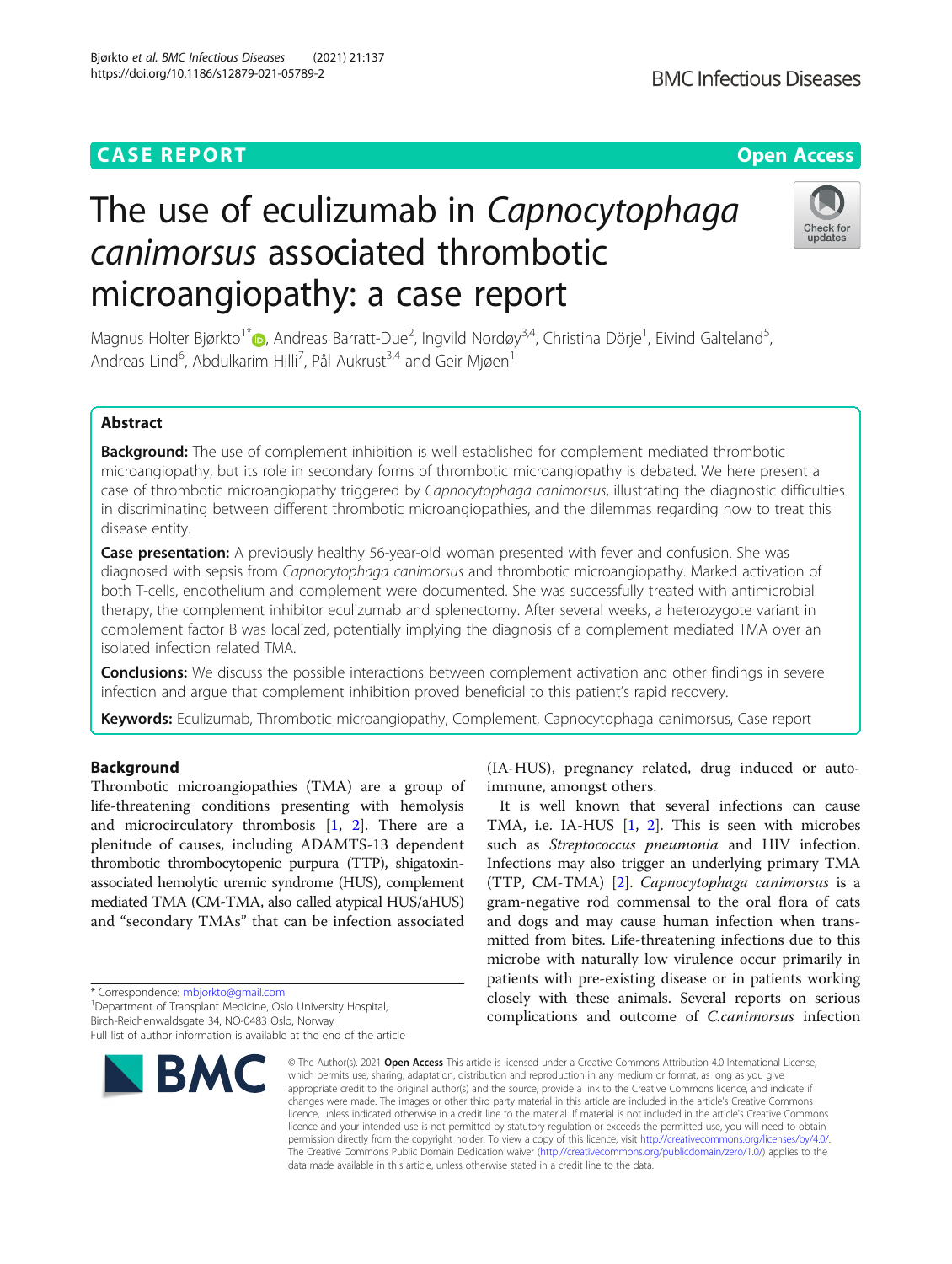<span id="page-1-0"></span>have previously been published [\[3](#page-5-0)–[7\]](#page-5-0), also in immunocompetent patients [\[3](#page-5-0), [4](#page-5-0)], and including descriptions of TTP or aHUS treated with plasma exchange [[4,](#page-5-0) [5](#page-5-0)]. One report [[7\]](#page-5-0) also includes treatment with eculizumab after successful sepsis treatment had not cured the patient's encephalopathy.

To our knowledge, this is the first description of C. canimorsus associated TMA with verified complement activation, extensive inflammatory workup, and treatment with eculizumab.

## Case presentation

A previously healthy 56-year-old woman was admitted with fever and confusion. The three previous days she had experienced abdominal discomfort and some diarrhea, but no bloody stools. On admission she had a temperature of 36.9 °C, Glasgow Coma Scale score of 14, and elevated C-reactive protein (CRP). There was tenderness in the right upper abdomen, otherwise normal physical examination. Thrombocytopenia, leukopenia, and hemolytic anemia were noted. She had oliguric renal failure and a respiration frequency of 20 per minute needing oxygen supplement. Treatment for sepsis was initiated.

Table 1 Selected laboratory results from in-house laboratory

The next day (day 1) she was transferred to Oslo university hospital due to progressing renal failure in need of dialysis and a thrombotic microangiopathy warranting further diagnostics. She was confused, in respiratory distress requiring high flow oxygen therapy and developed petechial bleedings. Pleural end pericardial effusions were observed. Blood smear showed schistocytosis and anisocytosis, and few, but normal platelets. Bone marrow smear showed hypocellularity suggestive of toxic bone marrow failure. Computed tomography (CT) scan demonstrated a slightly enlarged spleen and swollen kidneys. No intracerebral pathology was demonstrated. A selection of laboratory values is presented in Tables 1, [2](#page-2-0) and [3.](#page-2-0)

The clinical picture suggested systemic infection with secondary TMA, accompanied by cerebral confusion, respiratory impairment, and acute renal failure. Thrombotic Thrombocytopenic Purpura (TTP), Disseminated Intravascular Coagulation (DIC) and complement mediated TMA were possible differential diagnoses.

Initial treatment included IV meropenem 1 g twice daily, IV linezolide 600 mg twice daily and continuous veno-venous hemodialysis. Suspecting TTP, corticosteroids and plasma exchange (PE) were initiated, but were discontinued 24 h after admission, when we received data on ADAMTS13 [a Disintegrin And Metalloprotease

| Lab Results (Oslo)        | Unit [ref] $\setminus$ Day # | 1     | $\overline{2}$ | 4           | 6           | 13             | 20   | 27      | 37             | 45             | 63             | 73             | 149  |
|---------------------------|------------------------------|-------|----------------|-------------|-------------|----------------|------|---------|----------------|----------------|----------------|----------------|------|
| Hemoglobin                | q/dL [11.7-15.3]             | 10.6  | 8.4            | 7.4         | 6.7         | 9.3            | 9.3  | 8.9     | 10.2           |                | 11.7           | 12.2           | 11.5 |
| Reticulocytes             | 10E9/L                       | 51    | 36             | 13          | 70          | 139            | 97   | 57      | 80             |                |                |                |      |
| Thrombocyte count         | 10E9/L [145-390]             | 20    | < 10           | 32          | 72          | 312            | 339  | 405     | 512            |                | 371            | 406            | 260  |
| LDH                       | U/L [105-205]                | 2425  | 1060           | 1326        | 1399        | 411            | 334  | 261     | 205            |                | 159            | 173            | 164  |
| Haptoglobin               | q/L [0.4-2.1]                | < 0.1 | < 0.1          | < 0.1       | < 0.1       | 0.8            |      | 1.8     |                | 1.4            |                | 1.5            | 0.8  |
| Leukocytes                | 10E9/L [3.5-10.0]            | 13.6  | 15             | 18.6        | 27.3        | 9              | 9.3  | 6.2     | 7.4            | 7.2            | 9.1            | 4.8            | 6.1  |
| Ferritin                  | µg/L [10-170]                | 1098  | 435            | 590         | 1152        | 714            | 567  | 493     | 410            | 264            | 69             | 72             | 33   |
| CRP                       | $mq/L$ [<4]                  | 418   | 160            | 50          | 132         | 49             | 80   | 9.8     | 7              | 1.6            | 25             | 1.6            | 0    |
| Complement C1q            | mg/L [70-150]                |       | 63.2           |             | 104         | 154            |      | 152     | 164            |                | 165            | 145            | 128  |
| Complement C3             | q/L [0.70-2.00]              | 0.54  | 0.61           |             | 0.93        | 1.02           | 1.22 | 1.35    | 1.55           |                | 1.3            | 1.16           | 0.97 |
| Complement C4             | q/L [0.10-0.50]              | 0.21  | 0.04           |             | 0.19        | 0.26           | 0.27 | 0.28    | 0.35           |                | 0.31           | 0.27           | 0.19 |
| $C5b-9$                   | ng/mL [<300]                 | 816   | 353            |             | 275         | 111            | 135  | 180     | 204            |                | 138            |                |      |
| Classical pathway         | $%$ [>40]                    | 57    | <1             |             | 13          | $\overline{4}$ | 42   | 2       | $\overline{2}$ | $\lt$ 1        | <1             | <1             | 4    |
| Lectin pathway            | $%$ [>10]                    | 6     | $\leq$ 1       |             | 15          | 9              | 66   | 5       | 6              | $\overline{2}$ | $\overline{2}$ | $\overline{2}$ | 7    |
| Alternative pathway       | $%$ [>10]                    | 36    | <1             |             | 5           | 3              | 49   | $\lt$ 1 |                | $\lt$ 1        | $\overline{2}$ | <1             | 3    |
| slL2r                     | U/ml $\lceil$ < 623]         | 7636  | 4942           |             |             | 4493           |      | 2965    | 1893           | 1170           | 1623           | 1399           | 868  |
| Factor VIII activity      | % [50-150]                   | 116   |                |             | >150        |                | >150 |         | >150           | >150           |                | >150           | 137  |
| Wf activity               | % [46-176]                   | >200  | >200           |             |             |                | >200 |         | >200           | >200           |                | 164            | 139  |
| Wf antigen                | % [52-178]                   | >400  | 393            |             |             |                | 282  |         | 235            | 212            |                | 161            | 125  |
| WVF collagen binding act. | $%$ [51-181]                 | >200  |                |             | 163         |                | >200 |         | 179            | 179            |                | 184            | 176  |
| Creatinine                | umol/L [45-90]               | 464   | CRRT           | <b>CRRT</b> | 429 pre IHD | 361 pre IHD    | 584  | 398     | 248            | 191            | 157            | 145            | 132  |

C5b-9 Soluble terminal complement complex, CRP C-reactive protein, CRRT continous renal replacement therapy, IHD intermittent hemodialysis, LDH Lactate dehydrogenase, sIL 2r Soluble interleukin 2 receptor, VWf von Willebrand factor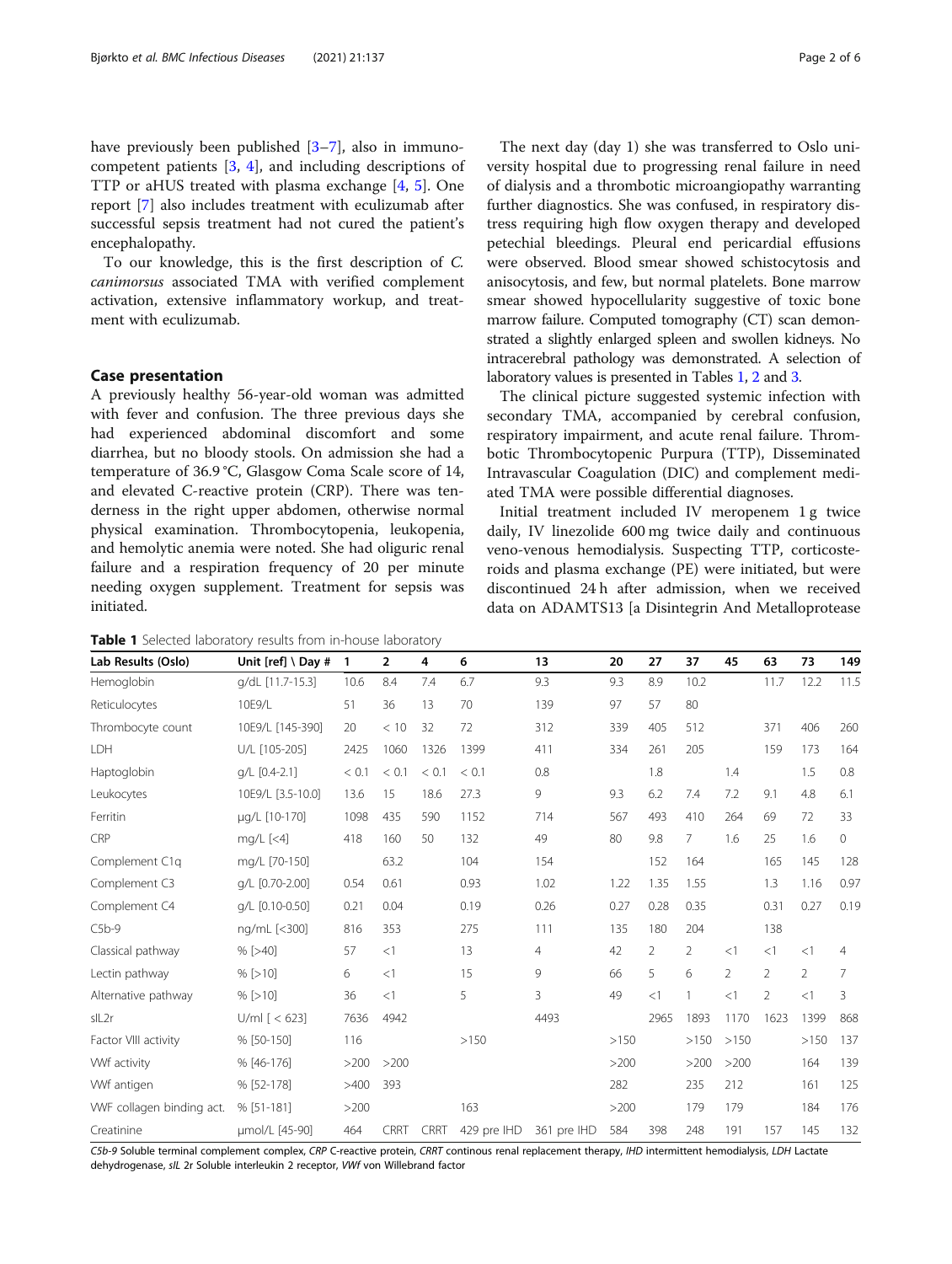### <span id="page-2-0"></span>Table 2 Coagulation tests, detailed

| Coagulation tests (Oslo)                    |                        |      | Time after adm. to univ.hospital |      |
|---------------------------------------------|------------------------|------|----------------------------------|------|
|                                             | Unit [ref]             | 0 h  | 8 h                              | 16 h |
| Hemoglobin                                  | q/dL [11.7-15.3]       | 10.6 | 9.8                              | 8.2  |
| Haptoglobin                                 | g/L [0.4-2.1]          | 0.1  | 0.1                              | 0.5  |
| Thrombocyte count                           | 10E9/L [145-390]       | 20   | 16                               | 10   |
| <b>INR</b>                                  | N-ratio [0.8-1-2]      | 1.2  | 1.1                              |      |
| D-dimer                                     | $\left[ < 0.5 \right]$ |      | $>$ 4 (in local hospital)        |      |
| Thrombin time                               | sec [30-42]            | 21   | >120                             |      |
| Fibrinogen                                  | g/L [2.0-4.0]          | 2.6  | 3                                | 3.3  |
| APTT                                        | sec [30-42]            |      | 169                              | 48   |
| APTT (phospholipid antibody independent)    | sec [25-37]            | 49   |                                  |      |
| Antithrombin activity /Flla-based reactant) | IU/dL [80-120]         | 46   | 45                               | 69   |
| Prothrombin time                            | sec [9.4-12.5]         | 10.7 |                                  |      |

APTT Activated prothrombin time, INR International normalized ratio

with a ThromboSpondin type 1 motif, member 13] activity, which was within normal limits (> 70%), excluding TTP. Differential diagnosis of DIC as part of severe bacterial infection was less likely, since she was circulatory stable and had elevated rather that decreased levels of fibrinogen.

Within the first day, low levels of complement factors C1q, C3 and C4 were detected, accompanied by an elevated level of soluble terminal complement complex sC5b-9 and diminished Factor H (Fig. [1](#page-3-0), Tables [1,](#page-1-0) 2 and 3). There were also markedly elevated levels of von Willebrand factor (vWf) and soluble interleukin 2 receptor (sIL2R) suggesting activation of endothelial cells and T cells, respectively. Since we could not exclude a diagnosis of complement mediated TMA, treatment with the complement C5 inhibitor eculizumab was initiated with a starting dose of 900 mg.

During the first week, extensive diagnostics were performed. E. coli derived shigatoxin and streptococcal infection were excluded. Blood-cultures, viral DNA PCR (Cytomegalovirus, Epstein Barr virus, Influenza virus A

Table 3 Results from extended complement analyses, Skåne laboratory, Lund University, Sweden

| Lab Results (Skåne)          | Unit [ref] \ Day # | 1       | 36    |
|------------------------------|--------------------|---------|-------|
| CD46/MCP                     |                    | 5,1 MFI |       |
| Alternative pathway function | % [30-113]         | 16      | $<$ 1 |
| Complement C3                | g/L [0.77-1.38]    | 0.48    |       |
| Complement C3d               | mg/L $[< 5]$       | 19.1    |       |
| Factor B concentration       | % [59-154]         | 103     |       |
| Factor H concentration       | % [69-154]         | 25      | 137   |
| Anti-factor H antibodies     | $U/ml \sim 99$     | < 99    | <99   |
| Factor Lconcentration        | % [60-152]         | 74      |       |

Genetic analyses, day 90: Heterozygous variant factor B Gly252Ser (population frequency 2%)

and B) and antigen/serology tests (HIV, Hepatitis A, B and C) were all negative. Legionella and pneumococcal antigen in urine were negative. Autoimmune disease was unlikely based on negative autoantibodies (anti-nuclear antibodies, anti-granulocyte cytoplasmatic antibodies, lupus anticoagulant, antiphospholipid-antibodies and anti-glomerular basement membrane- antibodies). There was no evidence of malignancy based on findings in bone-marrow biopsy, CT and Positron emission tomography (PET) CT scans.

On Day 2, Rod-shaped bacteriae were suspected upon reexamination of initial blood smear (Fig. [2](#page-3-0)) at the primary hospital. On day 4 there was growth in blood cultures taken on first admission. This led to the suspicion of a slow-growing bacteria such as C. canimorsus. The patient had a dog, but no recent history of bites. Based on this finding, meropenem was continued, linezolid stopped, and clindamycin 900 mg three times daily added to the regimen. On Day 5, C. canimorsus was confirmed by mass spectrometry.

The patient recovered cognitively on Day 2 and physically on Day 4, when she was transferred to the medical ward. However, on day 5, a rise in CRP and leukocytes occurred. Ultrasonography demonstrated impaired splenic blood flow. On day 8 an open splenectomy was performed. Histological examination showed a necrotic spleen with signs of TMA and C. canimorsus was demonstrated by polymerase chain reaction (PCR). Based upon the possibility of complement-driven TMA, eculizumab injections were repeated after 7, 23, 30 and 38 days (doses of 900 mg). The planned dose on day 14 was withheld due to completely suppressed complement activation pathways.

Following splenectomy, the patient rapidly recovered. Dialysis was tapered and last session given on day 12. Meropenem was discontinued on Day 13, clindamycin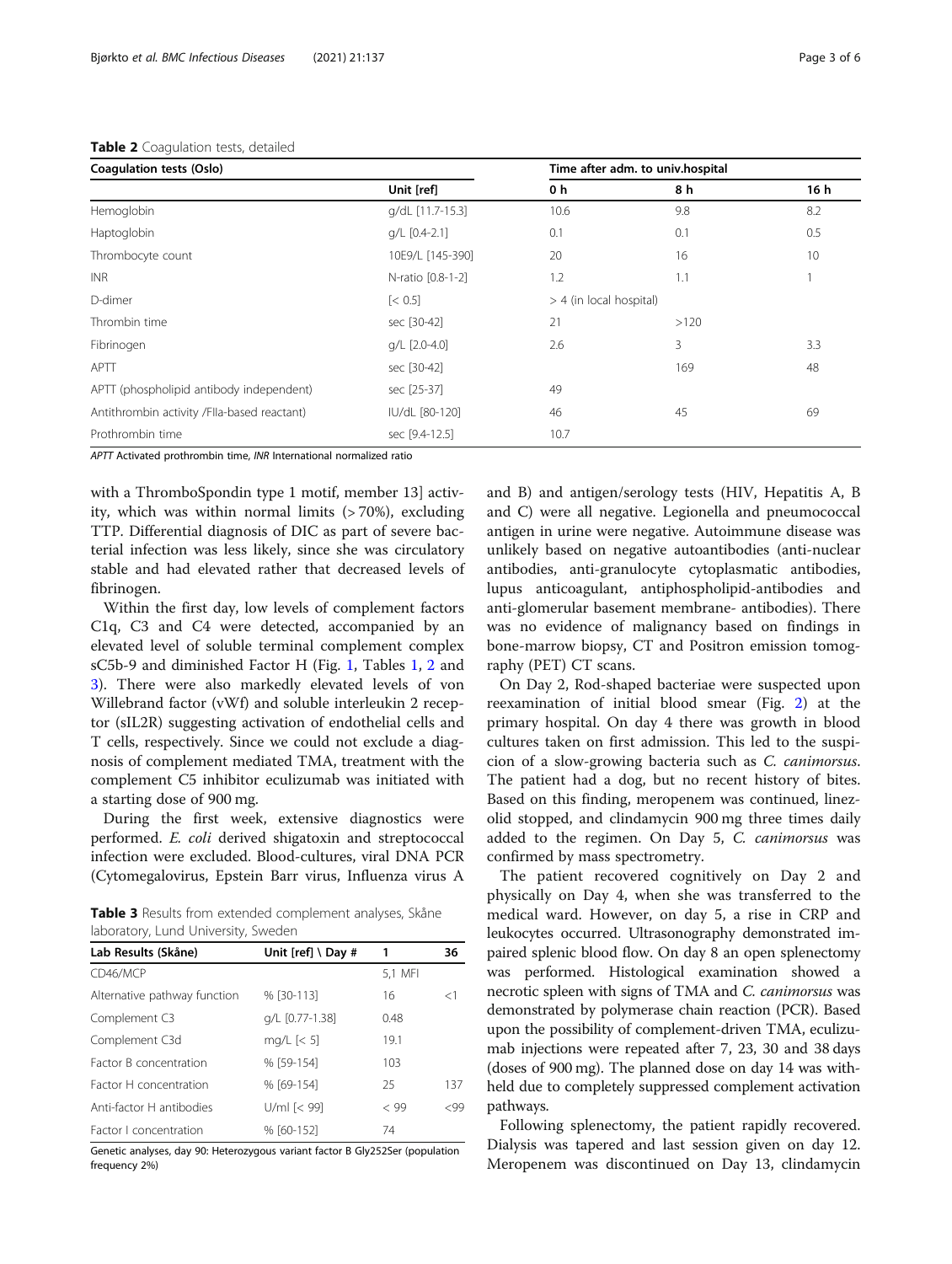<span id="page-3-0"></span>

on day 17. The patient was discharged after 30 days. She had not experienced any significant side effects from the treatment. During outpatient follow-up over the next months, she further regained her premorbid health status, except for a slightly reduced renal function. Eculizumab was continued in doses of 1400 mg every 3 weeks for 3 months. Genetic analyses found a heterozygous variant factor B Gly252Ser, associated according to



Osborne with complement mediated TMA in a few cases and with a reported prevalence of 2% in the population according to the ExAC database. Eculizumab was then discontinued, after a total of 7 doses.

## Discussion and conclusions

C. canimorsus grows slowly. Consequently, it may take time to establish the proper diagnosis when TMA occurs. Other causes for TMA than IA-HUS must be excluded, since occult "primary" causes of TMA require unique therapies that could influence outcome. TTP and CM-TMA are two of the important differentials that can be specifically targeted. In our hospital, both TTP diagnostics and broad complement diagnostics take time since they need to be analyzed elsewhere. The dilemma is how to treat while awaiting the results.

The complement system is important in tissue homeostasis and immune surveillance, but overwhelming complement activation may contribute to destructive inflammation. Being part of the innate immune system, complement constitutes a first-line defense mechanism against various microbes including Capnocytophaga spp. [[8\]](#page-5-0). C.canimorsus is a capsule-forming bacterium [\[9](#page-5-0)]. Capsules are a common way for microbes to evade the host immune defense because it makes the pathogen less vulnerable to phagocytosis. This might increase the risk of exacerbating bacteremia when complement is blocked by eculizumab. Still, excessive complement activation may mediate harmful effects on the host also during severe acute infections like septicemia, and these risks must be weighed. Targeted antibiotic therapy must at least be given parallel to eculizumab.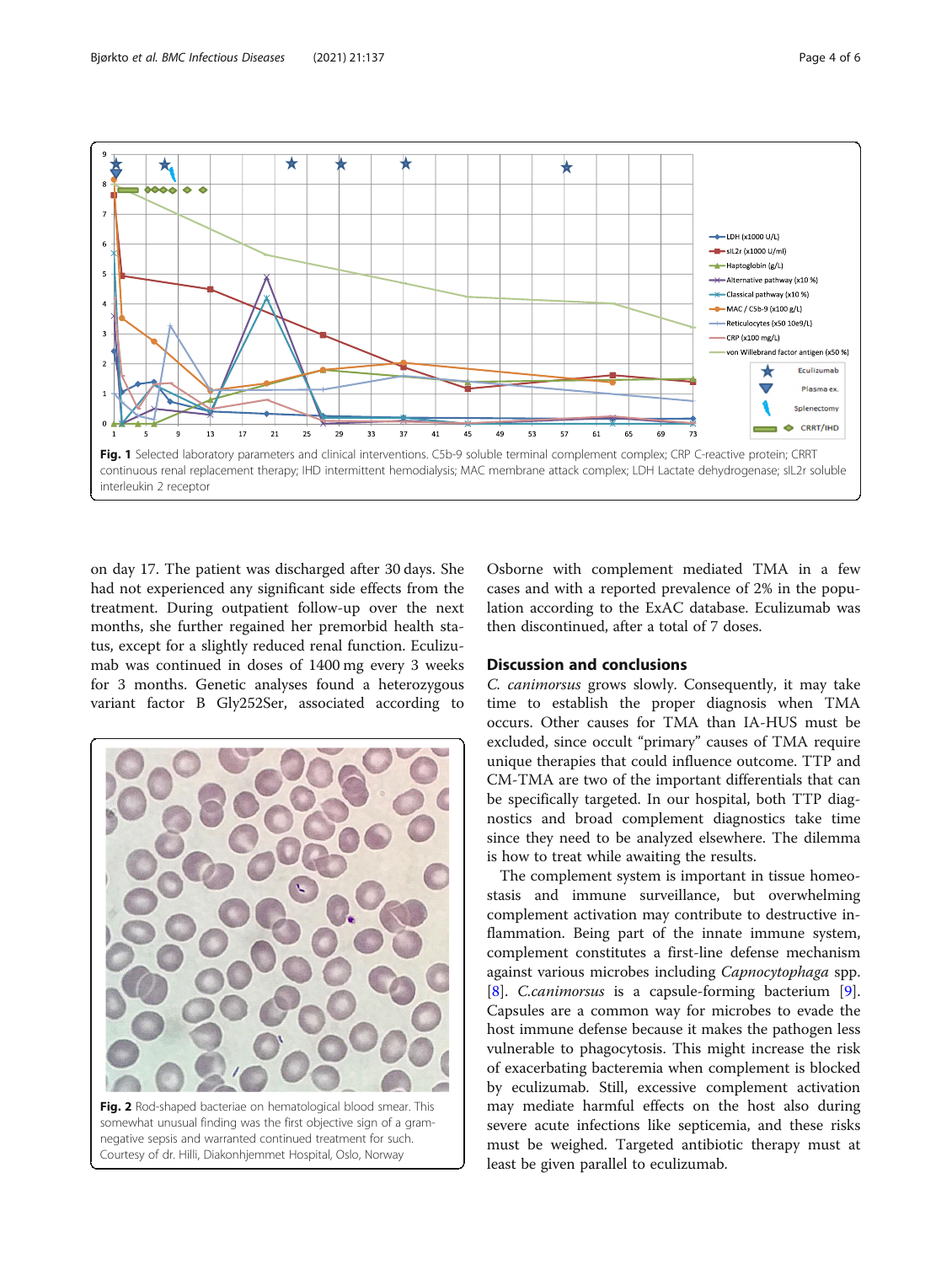Complement activation in severe infections is a part of the physiologic response through several mechanisms. Massive complement activation is not necessarily deleterious, but could still be harmful. One could think that in the setting of infection with manifest TMA, complement inhibition could be beneficial to the patient even in the absence of pathologic complement defects. However, reviewing the literature on both secondary TMAs and (shigatoxin-related) HUS, the role of C5 inhibition is uncertain  $[10-13]$  $[10-13]$  $[10-13]$ . Then again, the diagnostics are complex, and different mediators of TMA may be active at the same time, as this case illustrates.

In the present case, we hypothesize that C. canimorsus infection triggered the harmful process leading to TMA, whereas complement activation exaggerated the systemic process inflicting damage to the kidney and spleen. The patient had a heterozygous factor B variant with a population frequency of approximately 2%, mentioned by Osborne with a possible association to CM-TMA [\[14](#page-5-0)], though at the same time classified as "likely benign". Although factor B level was within normal limits, she certainly had an excessive complement activation, with low levels of factor H and C3 and markedly elevated levels of C3d. This rapidly normalized after eculizumab treatment. It is possible that the variant factor B puts the patient at risk of excessive complement activation in the presence of a trigger such as sepsis, but we do not believe her to be at risk of spontaneous TMA episodes.

Severe infections are often associated with endothelial cell activation reflected in elevated plasma levels of vWF. Recent studies suggest that vWF is a potent activator of the alternative pathway of complement activation [\[15](#page-5-0)]. Complement activation in our case was accompanied by markedly and persistently elevated levels of vWF, indicating that this could be a contributing mechanism of TMA development in our patient.

Factor H is an important regulator of the alternative complement activation pathway, exerting a negative feedback on C3 activation. Data on the regulation of factor H during severe inflammatory conditions including severe infections are scarce, but knowledge of the larger and multifunctional family of factor H related proteins is emerging [[16](#page-5-0)]. Some of these may mediate effects opposing factor H itself. Furthermore, several microbes are known to actively bind factor H to evade the host complement system [[17](#page-5-0)]. Finally, factor H levels could be actively suppressed by the host through unknown mechanisms related to severe inflammation. Regardless of the mechanism, decreased Factor H seems associated with the enhanced systemic complement activation in this patient.

T cell activation interacting with complement activation has been implicated in the pathogenesis of complement mediated kidney disease [\[18](#page-5-0), [19](#page-5-0)]. This interaction has also been suggested in IA-HUS. Our patient was characterized by enhanced and persistently elevated levels of sIL2R, even when other parameters were nearly normalized. This may render a role of T cell activation in the pathogenesis of IA-HUS.

Limitations of this case report include the lack of previous medical data, whereby the patient might have undergone previous, subclinical TMA episodes. Also, at the time of eculizumab administration she was already treated with antibiotics and the fever was abating. She was however still cognitively affected, but the short time between different interventions makes it difficult to evaluate the eculizumab specific effect. Sokol et al. [\[7](#page-5-0)] describes a similar case, but had a longer interval between sepsis treatment and eculizumab administration, thus demonstrating better the latter's effect on cognitive improvement. Strengths of our case include long followup, genetic analyses regarding complement and a broad inflammatory workup.

In conclusion, this case of *C. canimorsus* triggered TMA was characterized by enhanced activation of the complement system, endothelial cells and T cells. A complement factor B variant was identified, possibly facilitating excessive complement activation. We discuss other mechanisms through which severe infections might cause complement activation. We believe the patient benefited from complement inhibition by eculizumab, but are not able to conclude decisively. With normal complement levels after resolution of the infection, we do not believe the patient is at risk of spontaneous episodes of TMA, and chose discontinuation of eculizumab in the long term follow-up.

#### Abbreviations

ADAMTS13: A Disintegrin And Metalloprotease with a ThromboSpondin type 1 motif, member 13; aHUS: Atypical hemolytic-uremic syndrome; CM-TMA: Complement mediated thrombotic microangiopathy; CT: Computed tomography; DIC: Disseminated intravascular coagulation; HUS: Hemolyticuremic syndrome; IA-HUS: Infection associated hemolytic-uremic syndrome; PE: Plasma exchange; sIL2R: Soluble interleukin-2-receptor; TMA: Thrombotic microangiopathy; TTP: Thrombotic thrombocytopenic purpura; vWf: Von Willebrand factor

#### Acknowledgements

For genetic analysis and clinical interpretation, dr. Diana Karpman, Division for Paediatrics, Lund University, Sweden.

#### Authors' contributions

MHB contributed during treatment of the patient and prepared the manuscript. ABD, IN, and PA were the main caring physicians and assisted in preparing the manuscript. CD, EG, AL, AH and GM contributed to the treatment and assisted in preparing the manuscript. The authors read and approved the final manuscript.

#### Funding

No external funding was obtained. This report uses data collected through clinical practice as covered by Oslo University Hospital.

#### Availability of data and materials

All data analyzed in this study are included in this published article. Additional data generated during the treatment of the patient is not publicly